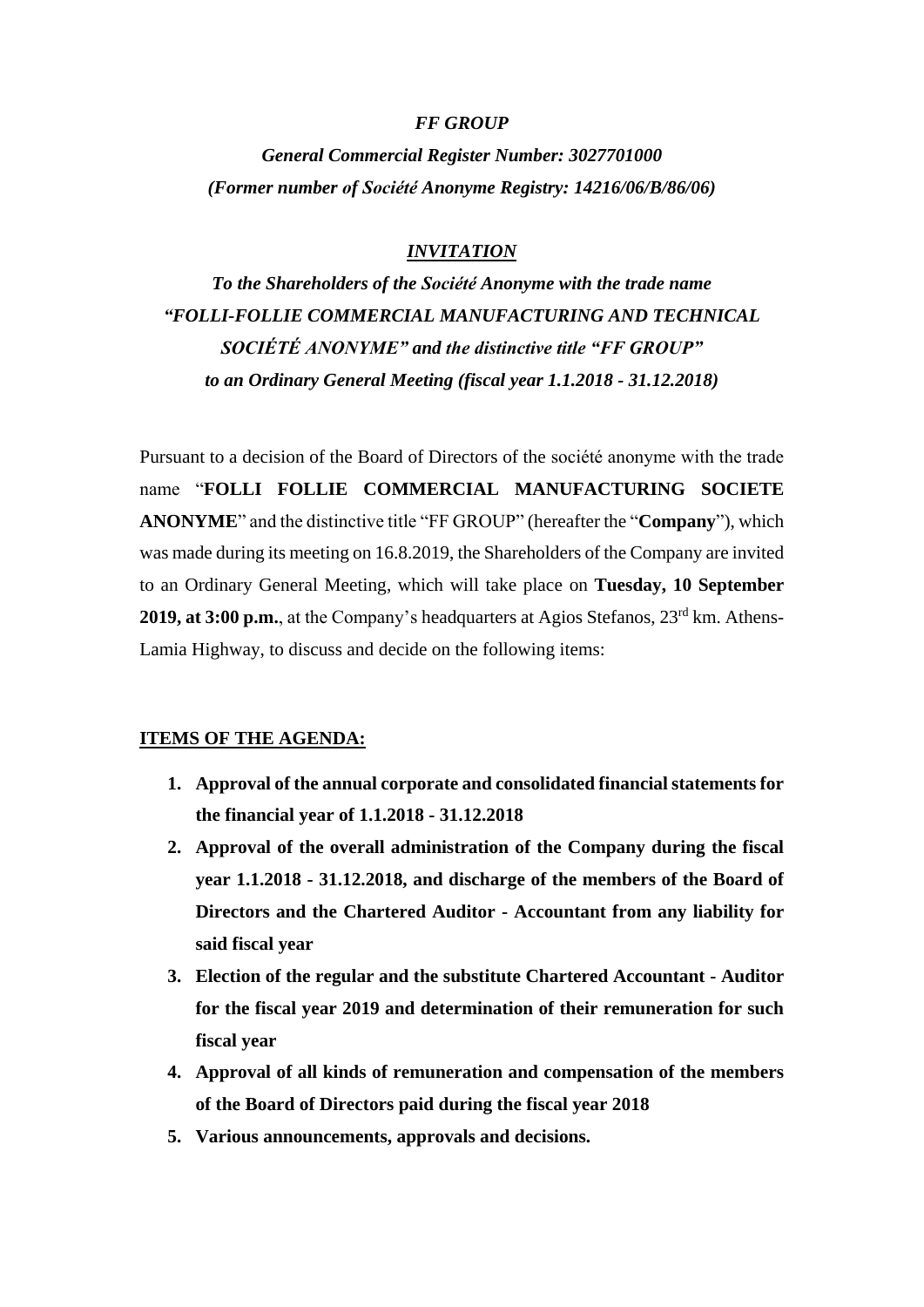If the quorum, as required by the Law and the Articles of Association in order to decide any of the items of the original daily agenda, is not obtained during the meeting of 10.09.2019, the shareholders are invited to the A' Repetitive General Meeting, on Monday, 30.9.2019, at 3.00 p.m. at the Company's headquarters, in Agios Stefanos Attica, 23rd km. of the National Road Athens-Lamia, without publishing a new invitation. The items of the agenda of the possible A' Repetitive Meeting will be the above mentioned.

Pursuant to articles 124, 128 and 141 of Law 4548/2018 regarding "Reforming the law of sociétés anonymes", as amended and in force, the Company informs the shareholders for the following:

#### **A. RIGHT TO PARTICIPATE IN THE GENERAL ASSEMBLY**

Any person appearing as shareholder in the records of the Dematerialized Securities System administered by "Hellenic Central Securities Depository S.A." (the "**HCSD**"), which is the Central Securities Depository providing registry services in the sense of para. 6 of article 124 of L. 4548/2018, is entitled to participate at the General Meeting. The status of shareholder may be evidenced by any lawful means and, in any case, based on the update received by the Company from HCSD. Shareholding status must be effective at the beginning of the fifth  $(5<sup>th</sup>)$  day prior to the date of the General Meeting, i.e. on 05.09.2019 ("**Record Date**").

The Record Date applies in the case of an adjourned or repetitive general meeting, provided that the adjourned or reiterated general meeting does not take place later than thirty (30) days from the Record Date.

Only persons with shareholding status on the respective Record Date are deemed visà-vis the Company to be entitled to participate and vote at the General Meeting. Shareholders who fail to comply with the deadline of para. 4 of article 128 of L. 4548/2018, i.e. who do not submit in writing the appointment of proxies or representatives to the Company at least forty eight (48) hours before the scheduled date of the General Meeting, participate at the General Meeting unless the General Meeting refuses this participation for good reason which justifies this refusal.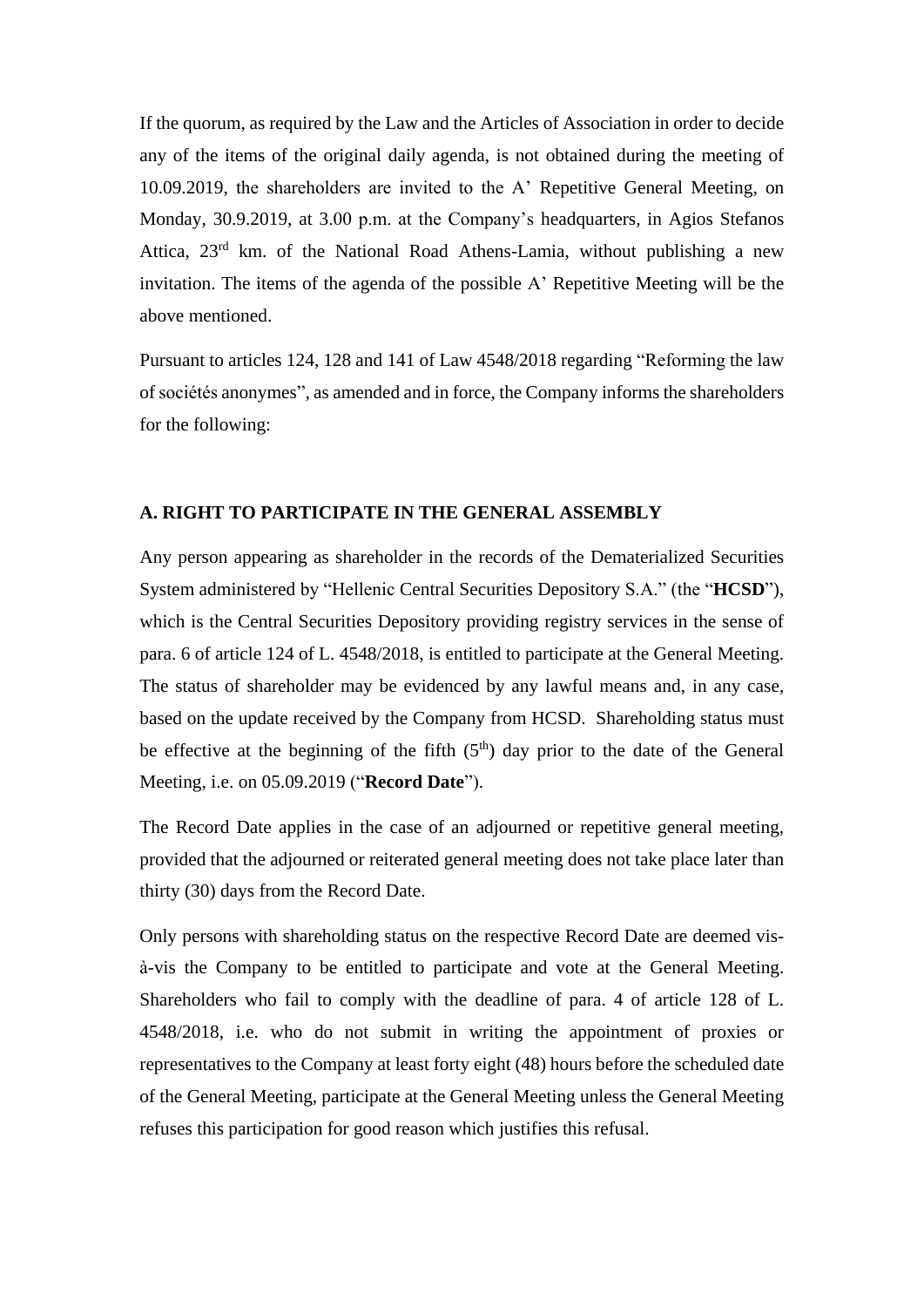The exercise of these rights does not require blocking of the beneficiary's shares or compliance with any other procedure restricting the ability to sell and transfer same during the period between the Record Date and the date of the General Meeting.

#### **B. PROCESS FOR EXERCISING VOTING RIGHTS BY PROXY**

A shareholder may participate in the General Meeting and vote either in person or by proxy. Each shareholder may appoint up to three (3) proxies. However, if a shareholder holds shares in the Company, which are held in more than one investor securities account, such restriction does not prevent the shareholder from appointing different proxies for the shares in each investor account in relation with the General Assembly. A proxy acting on behalf of more than one shareholder may vote differently for each shareholder.

A shareholder proxy must notify to the Company, before the start of the General Meeting, any specific event which may be useful to shareholders, in order to assess the risk of the proxy serving interests other than those of the shareholder. In the sense of this paragraph, a conflict of interest may particularly arise when a proxy is:

a) a shareholder exercising control of the Company, or other legal person or entity controlled by that shareholder;

b) a member of the board of directors or generally of the management of the Company or shareholder exercising control of the Company, or other legal person or entity controlled by that shareholder, which exercises control of the Company;

c) an employee or a certified auditor of the Company or a shareholder exercising control of the Company, or other legal person or entity controlled by that shareholder, which exercises control of the Company;

d) a spouse or a first-degree relative with one of the individuals referred to under (a) through (c) above.

The appointment and revocation of a shareholder proxy and the revocation or replacement of a representative or a proxy are made in writing (as mentioned immediately below) and filed with the Company at least forty-eight (48) hours prior to the scheduled date of the General Meeting.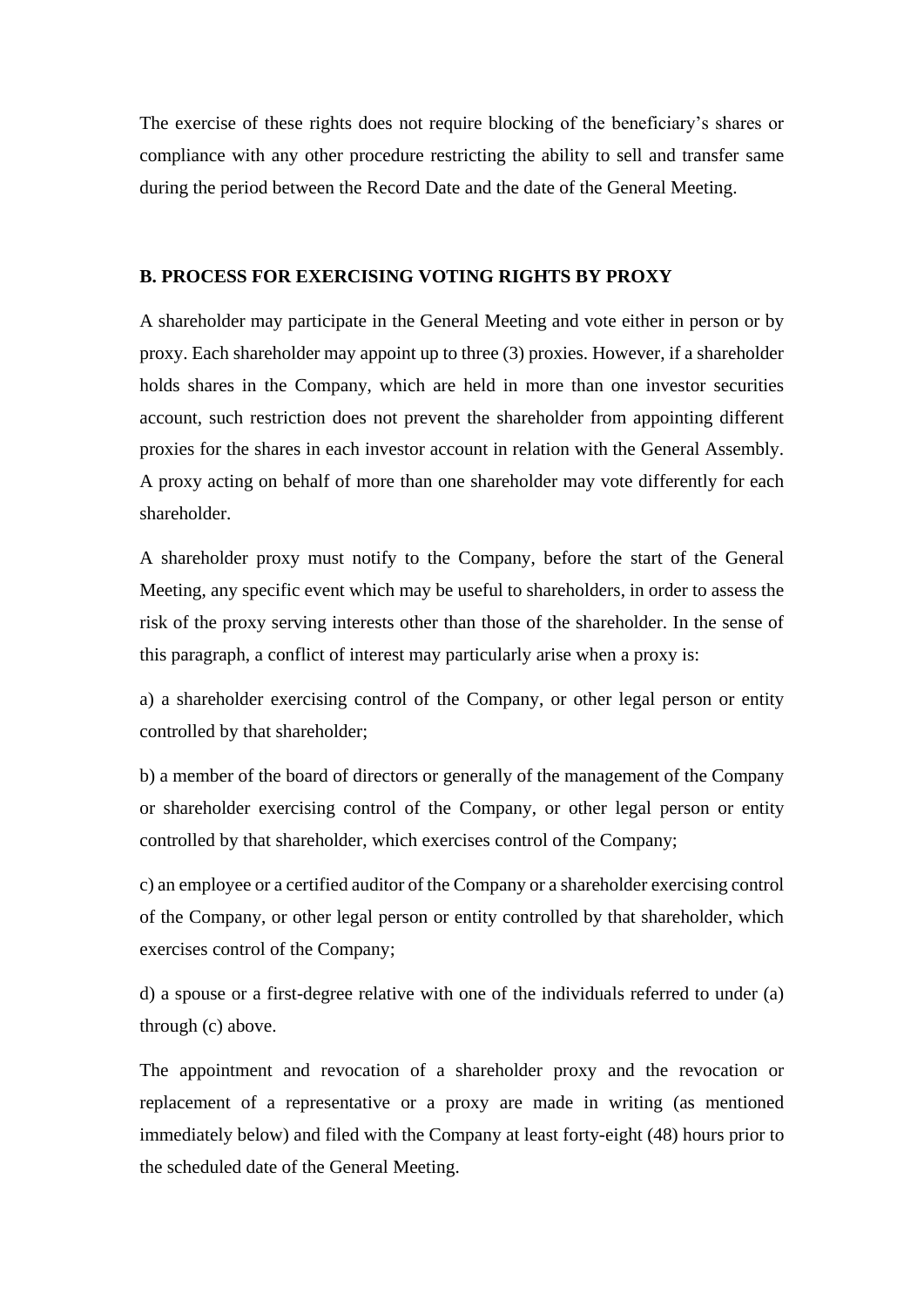The form that may be used for the appointment of a proxy is available at the Company's website [\(www.ffgroup.com](http://www.ffgroup.com/)). Such form must be filed, filled-in and signed by the shareholder, with the Company's Investor Relations Department at: Agios Stefanos, 23rd km of the Athens-Lamia National Road, or sent by facsimile: +30 210-6241100, at least **forty-eight hours (48)** prior to the date of the General Meeting. Beneficiaries are responsible for confirming the successful dispatch of the proxy form and the receipt thereof by the Company, by calling the following number: +30 210 6241141 (Mrs. Mantalena Kasidiaropoulou).

## **C. MINORITY SHAREHOLDER RIGHTS**

Pursuant to Article 121 paragraph 4 of Law 4858/2018 regarding "Reforming the law of sociétés anonymes", we notify the Shareholders of the rights, to which (among others) they are entitled and which are provided by article 141 paragraphs 2, 3, 6 and 7 of L. 4548/2018:

**Paragraph 2 of article 141 of L. 4548/2018**: At the request of shareholders representing one twentieth (1/20) of the paid-up share capital, the company's board of directors is obliged to include additional items in the General Meeting's agenda, if the relevant request is received by the board of directors at least fifteen (15) days prior to the General Meeting, i.e. by 26 August 2019. The request for including additional items in the agenda is accompanied by a justification or a draft decision to be approved by the General Meeting, and the revised agenda is published in the same manner as the previous agenda thirteen (13) days prior to the date of the General Meeting and is also made available to the shareholders at the Company's website, along with the justification or draft decision submitted by the shareholders in accordance with article 123 paragraph 4 of law 4548/2018, as amended and in force. If these items are not published, the requesting shareholders are entitled to request the adjournment of the General Meeting, pursuant to article 141 para. 5 of law 4548/2018, as amended and in force, and to proceed with the publication themselves, as provided in the second sentence of this paragraph, at the expense of the Company.

**Paragraph 3 of article 141 of L. 4548/2018:** Shareholders representing one twentieth (1/20) of the paid-up share capital, are entitled to submit draft decisions on items included either on the original or any revised agenda of the General Meeting. The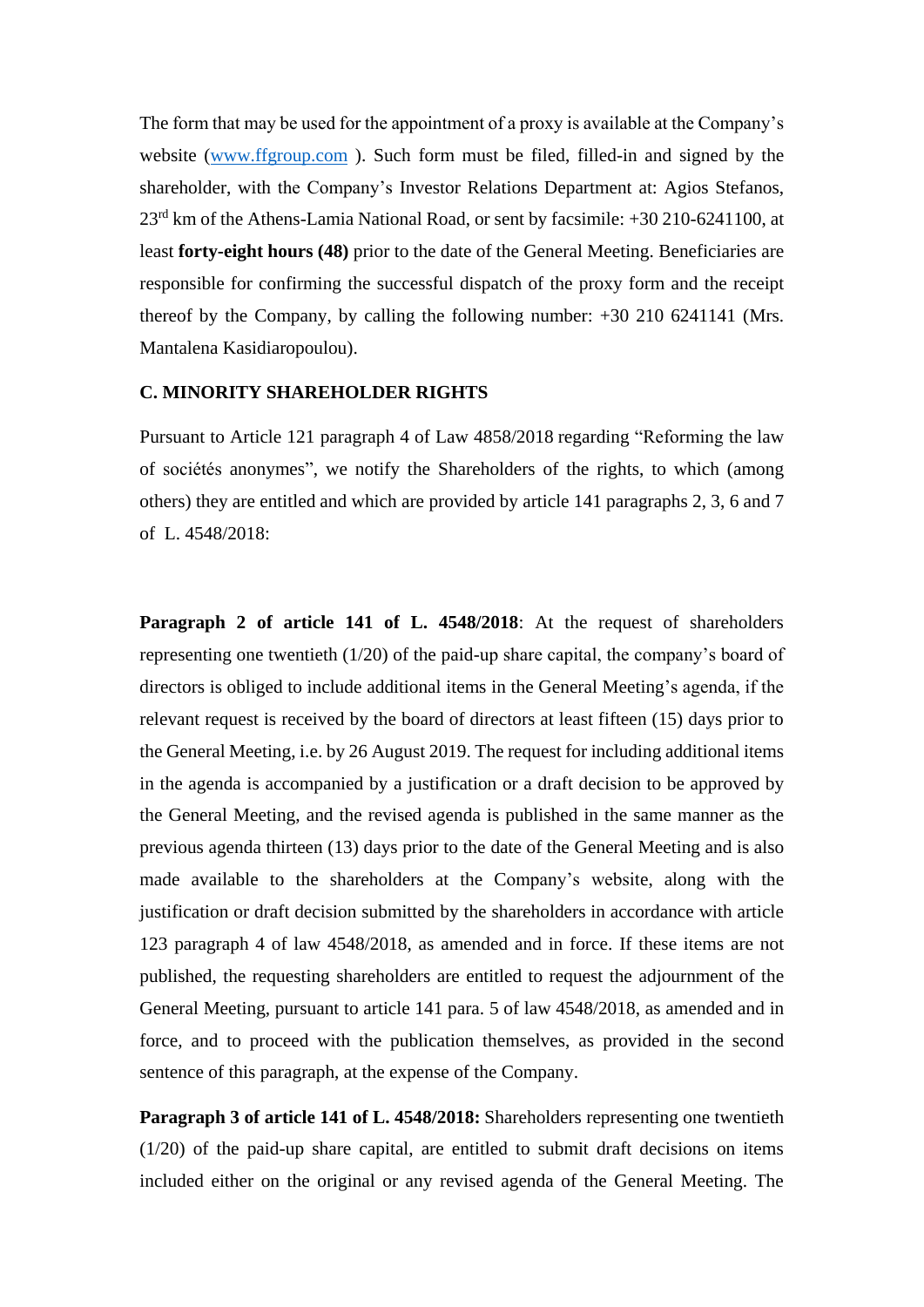relevant request should be received by the Board of Directors at least seven (7) days prior to the date of General Meeting, i.e. by 3 September 2019, and the draft decisions become available to the shareholders in accordance with article 123 paragraph 3 of law 4548/2018, as amended and in force**,** at least six (6) days prior to the date of General Meeting, i.e. by 4 September 2019.

**Paragraph 6 of article 141 of L. 4548/2018:** At the request of any shareholder, submitted to the Company at least five (5) full days prior to the General Meeting, i.e. by 5 September 2019, the Board of Directors shall provide the General Meeting with information relating to the Company's corporate affairs, to the extent such information is relevant to the items of the agenda. There is no obligation to provide information, when the relevant information is already available on the Company's website, in particular in the form of questions and answers. Additionally at the request of shareholders representing one twentieth (1/20) of the paid-up share capital, the Board of Directors is obliged to announce to the General Meeting, if it is the ordinary annual one, the amounts that were paid to each member of the Board of Directors or to the managers of the Company during the last two years, as well as any benefit to such persons for whichever cause or any contract of the Company with them. In all the above cases, the Board of Directors may refuse to provide the information for sufficient due reason, to be recorded in the minutes. Such a reason may be, as applicable, the representation of the requesting shareholders in the Board of Directors, in accordance with Articles 79 or 80 of law 4548/2018, as amended and in force. In the cases of the present paragraph, the Board of Directors may answer once to shareholder requests having the same content.

**Paragraph 7 of article 141 of l. 4548/2018:** At the request of shareholders representing one tenth (1/10) of the paid-up share capital, which is submitted to the Company at least five (5) full days prior to the General Meeting, i.e. by 5 September 2019, the Board of Directors must provide the General Meeting with information relating to the corporate affairs and the financial position of the Company. The Board of Directors may decline to provide the information for sufficient due reason, to be recorded in the Minutes. Such reason may be, as the case may be, the representation of the requesting shareholders in the Board of Directors, in accordance with Articles 79 or 80 of L. 4548/2018, provided that the respective members of the Board of Directors have received the relevant information in a sufficient manner.